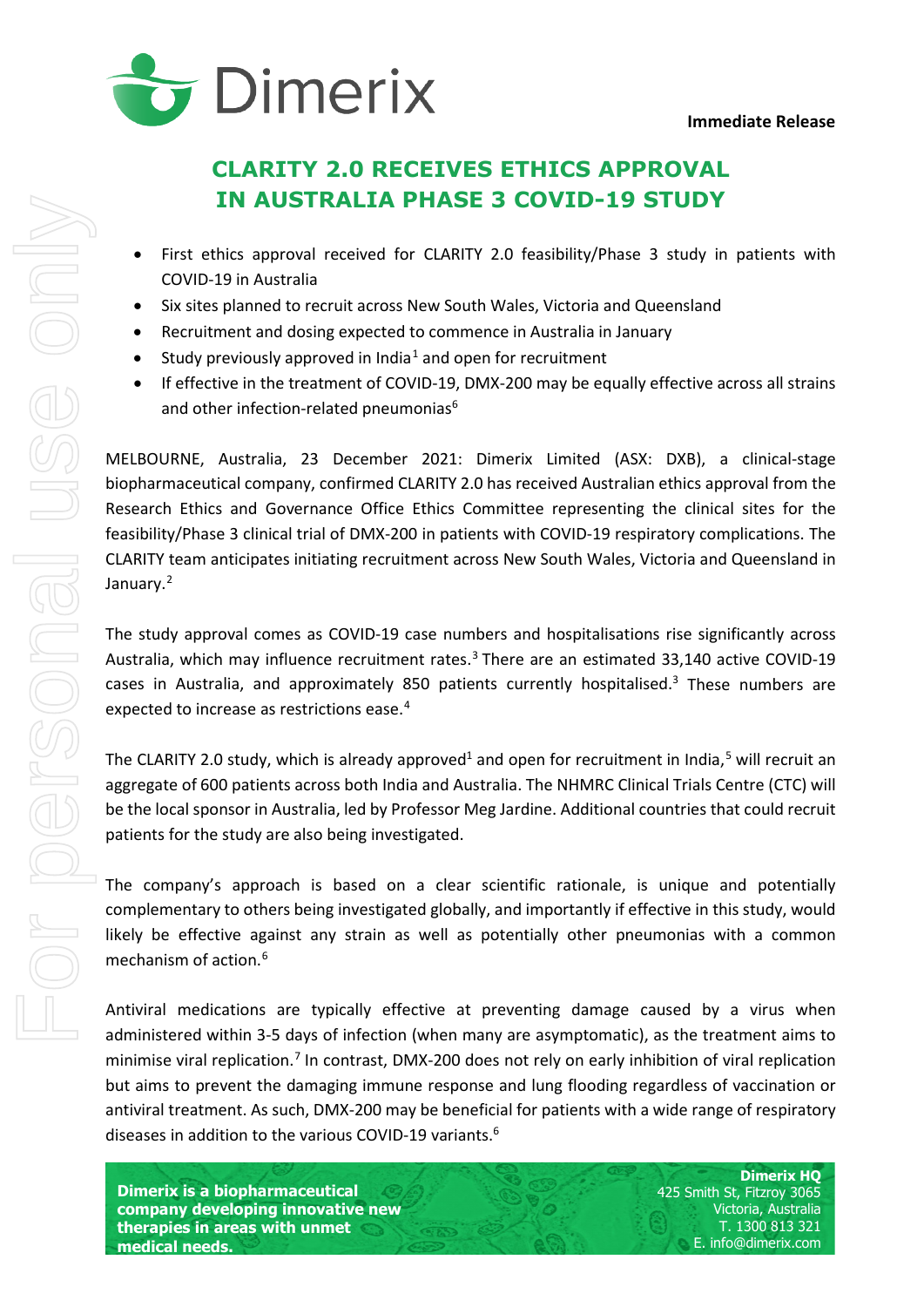## *CLARITY 2.0*

The CLARITY 2.0 protocol is a seamless feasibility/Phase 3, investigator initiated, prospective, multicentre, randomised, double blind, placebo-controlled study. The primary endpoint will be an 8-point clinical health score measured on treatment day 14. The clinical health score is adapted from the categorical scale recommended by the WHO for COVID-19 trials and ranks health states from being discharged with no limitations through to death. Participants will be treated for up to 28 days with long-term outcomes of treatment assessed at 26 weeks.

The study in both Australia and India is led by Professor Meg Jardine, Director of the NHMRC Clinical Trials Centre at The University of Sydney, Australia, in collaboration with Professor Vivek, Jha, Director of The George Institute, India.

## **Two Phase 3 Clinical Studies in Respiratory Complications Associated with COVID-19**

Dimerix lead drug candidate, DMX-200, is being studied as part of two different investigator-led feasibility/Phase 3 studies in COVID-19 patients with respiratory complications, both of which are actively recruiting. As announced on 3 September 2020 and 22 December 2021, for one of these studies Dimerix was awarded \$1.1 million from MTPConnect's Biomedical Translation Bridge (BTB) program provided by the Australian Government's Medical Research Future Fund, with support from UniQuest.

Dimerix proactively supports both studies driven by the REMAP-CAP and CLARITY 2.0 teams in providing them information for the regulatory submissions and in supplying DMX-200 to the study sites. Dimerix looks forward to reporting on progress and as key milestones are met.

Dimerix continues to progress the Phase 3 pivotal program in FSGS, a rare kidney disorder without an approved pharmacologic treatment that often leads to end-stage kidney failure, as well as assess the next study design in diabetic kidney disease patients and finally advance the COPD program towards the clinical stage of development.

**—END—**

For further information, please visit our website at www.dimerix.com or contact:

Dr Nina Webster Dimerix Limited Chief Executive Officer & Managing Director Tel: +61 1300 813 321 E: investor@dimerix.com

Rudi Michelson Monsoon Communications Tel: +61 3 9620 3333 Mob: +61 (0)411 402 737 E: rudim@monsoon.com.au

Follow us on **[LinkedIn](https://www.linkedin.com/company/dimerix-bioscience)** and **[Twitter](https://twitter.com/dimerixltd)**

*Authorised for lodgement by the Board of the Company*

For personal use only For personal use onny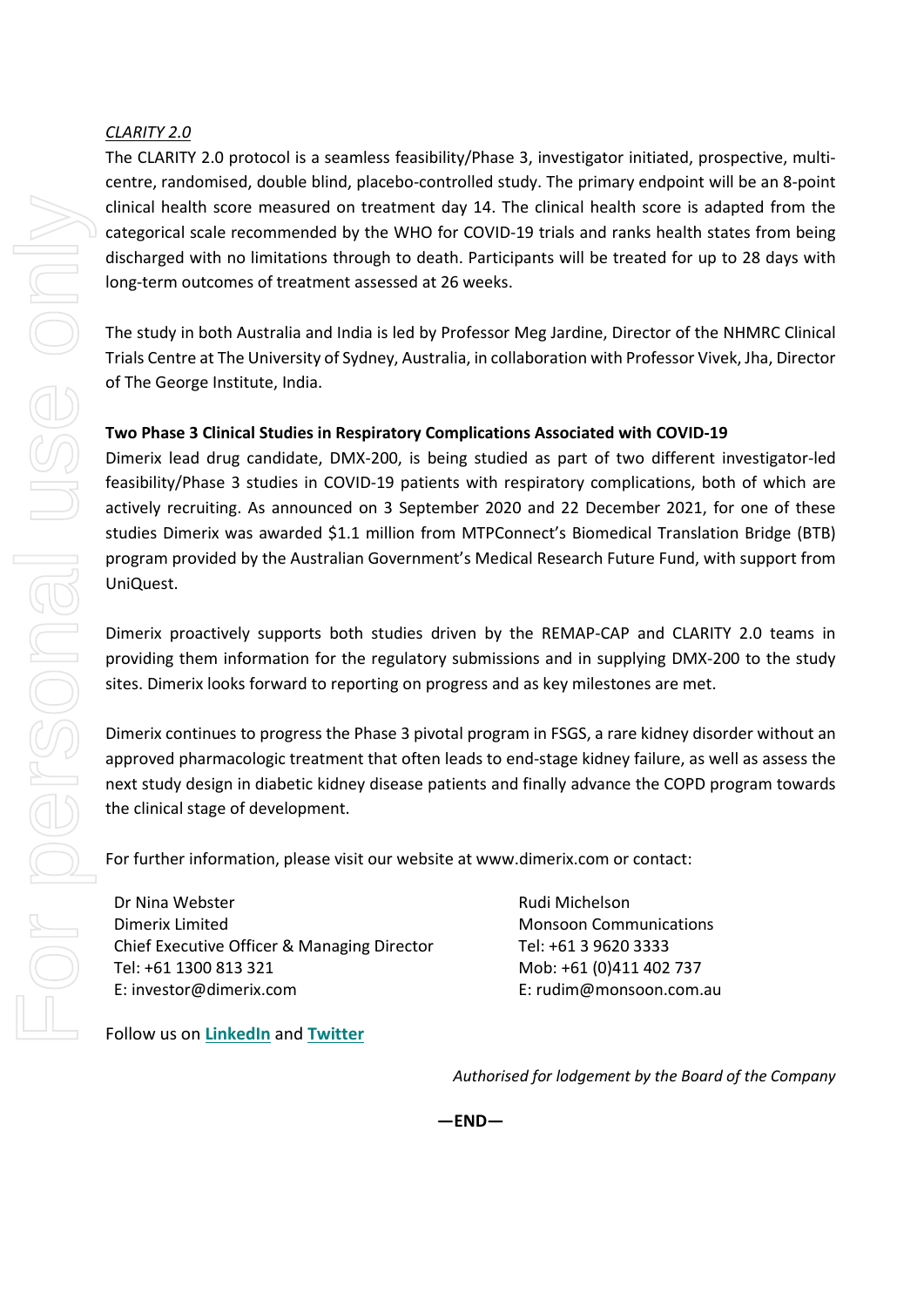#### **About Dimerix**

Dimerix (ASX: DXB) is a clinical-stage biopharmaceutical company developing innovative new therapies in areas with unmet medical needs for global markets. Dimerix is currently developing its proprietary product DMX-200, for Focal Segmental Glomerulosclerosis (FSGS), respiratory complications associated with COVID-19 and Diabetic Kidney Disease, and is developing DMX-700 for Chronic Obstructive Pulmonary Disease (COPD). DMX-200 and DMX-700 were both identified using Dimerix' proprietary assay, Receptor Heteromer Investigation Technology (Receptor-HIT), which is a scalable and globally applicable technology platform enabling the understanding of receptor interactions to rapidly screen and identify new drug opportunities. Receptor-HIT is licensed non-exclusively to Excellerate Bioscience, a UK-based pharmacological assay service provider with a worldwide reputation for excellence in the field of molecular and cellular pharmacology.

#### **About DMX-200**

DMX-200 is the adjunct therapy of a chemokine receptor (CCR2) antagonist administered to patients already receiving an angiotensin II type I receptor (AT1R) blocker - the standard of care treatment for hypertension and kidney disease. DMX-200 is protected by granted patents in various territories until 2032.

In 2020, Dimerix completed two Phase 2 studies: one in FSGS and one in diabetic kidney disease, following a successful Phase 2a study in patients with a range of chronic kidney diseases in 2017. No significant adverse safety events were reported in any study, and all studies resulted in encouraging data that could provide meaningful clinical outcomes for patients with kidney disease. DMX-200 is also under investigation as a potential treatment for acute respiratory distress syndrome (ARDS) in patients with COVID-19.

#### *Respiratory Complications associated with COVID-19*

Patients hospitalised with COVID-19 typically have acute lung dysfunction due to the immune response to the virus. However, while the long-term effects on the lung from COVID-19 remain largely unknown, it is widely accepted that COVID-19 will result in acute injury in the same way as previous coronavirus infections such as SARS and MERS. As such, it is likely to result in chronic lung fibrosis in many patients, leading to poor quality of life, high ongoing hospitalisation requirements and ultimately a poor prognosis.

<span id="page-2-0"></span>Globally, and prior to COVID-19, respiratory distress affected more than 3 million people a year in 2019 accounting for 10-15% of intensive care unit admissions, and approximately 200,000 patients each year in the United States.<sup>[8](#page-3-7)</sup> The market size of Acute Respiratory Distress Syndrome (ARDS) in the seven major markets was expected to grow to US\$[9](#page-3-8)34.81 million in 2026.<sup>9</sup> However, it is also likely to grow further as a result of the 2020 pandemic. The death rate associated with ARDS is high, with overall mortality between 30 and 40%.<sup>8</sup> The estimated average costs of treatment in an ICU unit with artificial ventilation total approximately US\$100,000 per patient, with the average length of stay in ICU as a result of ARDS being 25 days, and the average length of hospitalisation being approximately 47 days.<sup>[10](#page-3-9)</sup> However, there are also significant costs associated with additional post-discharge treatment. There is no known prevention of ARDS currently available, nor is there any known cure.

#### *FSGS*

FSGS is a rare disease that attacks the kidney's filtering units, where blood is cleaned (called the 'glomeruli'), causing irreversible scarring. This leads to permanent kidney damage and eventual end-stage failure of the organ, requiring dialysis or transplantation. For those diagnosed with FSGS the prognosis is not good. The average time from a diagnosis of FSGS to the onset of complete kidney failure is only five years and it affects both adults and children as young as two years old.<sup>[11](#page-3-10)</sup> For those who are fortunate enough to receive a kidney transplant, approximately 40% will get re-occurring FSGS in the transplanted kidney.<sup>[12](#page-3-11)</sup> At this time, there are no drugs specifically approved for FSGS anywhere in the world, so the treatment options and prognosis are poor.

<span id="page-2-1"></span>FSGS is a billion-dollar plus market: the number of people with FSGS in the US alone is just over 80,000,<sup>13</sup> and worldwide about 210,000. The illness has a global compound annual growth rate of 8%, with over 5,400 new cases diagnosed in the US alone each year<sup>13</sup>. Because there is no effective treatment, Dimerix has received Orphan Drug Designation for DMX-200 in both the US and Europe for FSGS. This is a special status granted to a drug to treat a rare disease or condition; the designation means that DMX-200 can potentially be fast-tracked, and receive tax and other concessions to help it get to market.

DMX-200 for FSGS has been granted Orphan Drug Designation by the FDA and EMA. Orphan Drug Designation is granted to support the development of products for rare diseases and qualifies Dimerix for various development